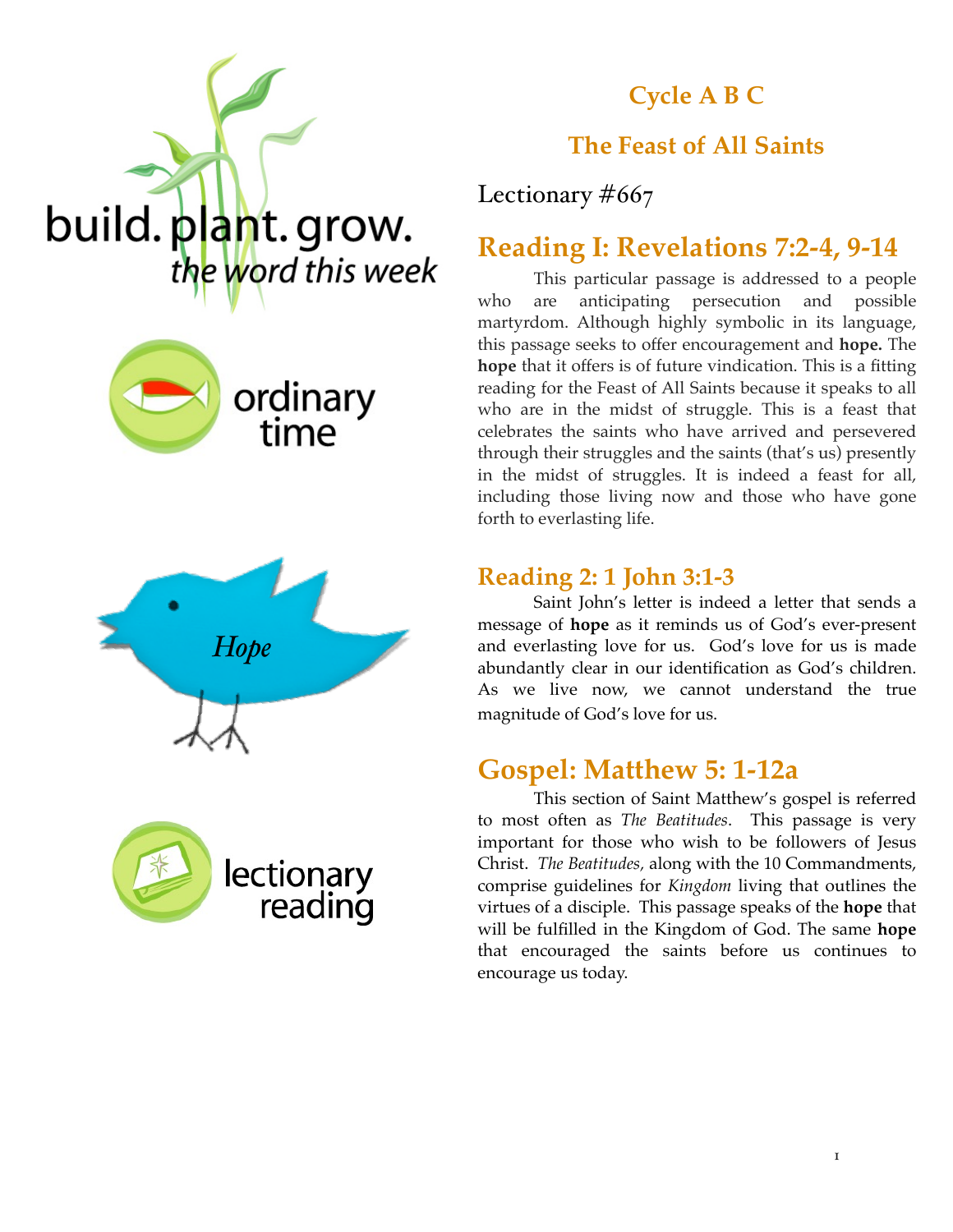



*The Butterfly Seeds* Written by Mary Watson Illustrated by Mary Watson Publication: 1995 Harper Collins ISBN-10: 0688141323 ISBN-13: 0688141325



Hope is the recognition of things that are unclear and unknown. For the Christian hope is rooted in the very person of jesus Christ.

# *The Butterfly Seeds*

This is a story of great excitement coupled with sadness of being separated from someone you love. Jake is excited about the adventure of going to a new country (America) but is torn by the fact that his grandfather, whom he loves deeply, will not be traveling to America with him. His grandfather promises him some "magic seeds" that will draw all kinds of beautiful butterflies, Jake's favorite creatures, to his new home in America. The story is very appropriate for the celebration of All Saint and All Souls, as we recall those who love us from above. *The Butterfly Seeds* is an exquisite story to use for the Feast of All Saints since the butterfly is also a symbol of resurrected life and **hope.**

## **Saintly Butterflies**

Step One: Using a search engine such as Google, find "butterfly cutout free." Choose a cut out large enough so students can paste pictures of saints on the wings (The pictures of the saints can also be found with the use of a search engine (images)).

Step Two: The students will do the search for various pictures of some of the saints and will choose the image of the saints they wish to paste to their butterfly's wings.

Step Three: Have each student present their butterfly and the saints that adorn their butterfly's wings to the class.

Step Four: Use a section of the classroom wall or a large bulletin board to construct a barren tree with brown construction paper. The students can then decorate with their "saintly" butterflies.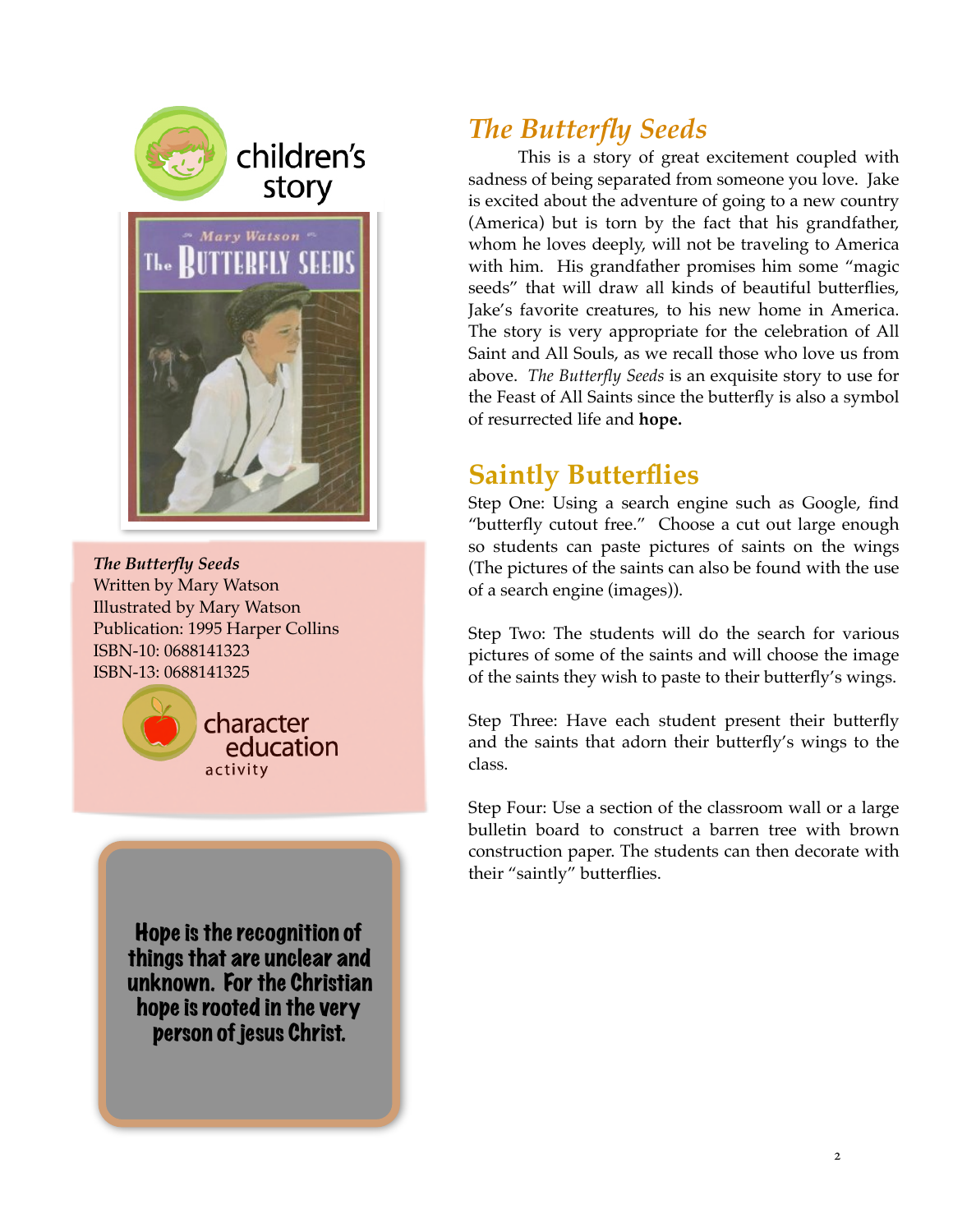Christian hope is our belief that what God has promised will come about according to God's time and not according to our personal timeline, thus hope is intertwined with faith.



Look. Feel. Know. Act.

### **What could you do today?**

Speak with your family about the different saints you chose for your butterfly project. Talk about the things that you like so much about those saints and how you would strive to be like them in your own unique way. For example if you chose Saint Francis of Assisi because of his great love of nature you might want to care for the yard around your house by keeping it clean and raking up any leaves. You could also make a greater effort to care for any pets that are part of your family. You could also make a commitment to be very careful with use of water and encourage your family do so as well. By taking these measures you can bring **hope** to the part of the world that you have been given to care for.

#### **Look Feel Know Act**

If you look around at nature and the four seasons, you will see notice the different cycles to life. Think about spring which brings new birth and life. With summer comes growth and development. As autumn approaches you will notice a maturation of life and eventually with winter you will see what looks like death, yet in fact this is a stage that brings about spring once more. As you notice these changes and come to an understanding about how nature functions, you can apply the cycles of life in nature to what happens in the lives of human beings. You will come to know and believe that life has the ultimate victory over what looks to be death. Therein lies our **hope,** that God will see that we have a life that is everlasting.